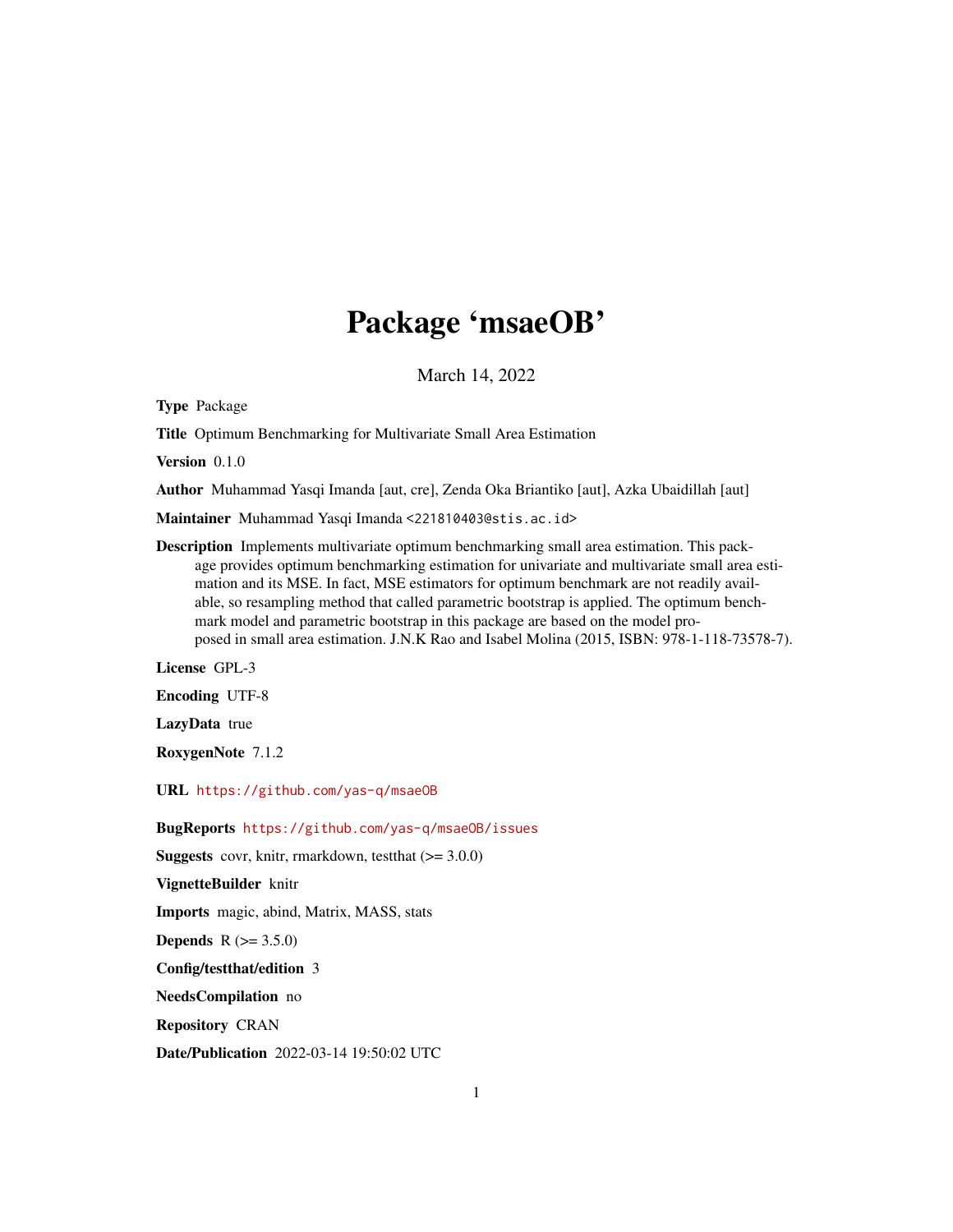### <span id="page-1-0"></span>R topics documented:

| Index |  |  |  |  |  |  |  |  |  |  |  |  |  |  |  |  |  |  |  |
|-------|--|--|--|--|--|--|--|--|--|--|--|--|--|--|--|--|--|--|--|
|       |  |  |  |  |  |  |  |  |  |  |  |  |  |  |  |  |  |  |  |
|       |  |  |  |  |  |  |  |  |  |  |  |  |  |  |  |  |  |  |  |
|       |  |  |  |  |  |  |  |  |  |  |  |  |  |  |  |  |  |  |  |
|       |  |  |  |  |  |  |  |  |  |  |  |  |  |  |  |  |  |  |  |
|       |  |  |  |  |  |  |  |  |  |  |  |  |  |  |  |  |  |  |  |
|       |  |  |  |  |  |  |  |  |  |  |  |  |  |  |  |  |  |  |  |
|       |  |  |  |  |  |  |  |  |  |  |  |  |  |  |  |  |  |  |  |
|       |  |  |  |  |  |  |  |  |  |  |  |  |  |  |  |  |  |  |  |
|       |  |  |  |  |  |  |  |  |  |  |  |  |  |  |  |  |  |  |  |
|       |  |  |  |  |  |  |  |  |  |  |  |  |  |  |  |  |  |  |  |

datamsaeOB *Sample Data for Multivariate Small Area Estimation with Optimum Benchmarking*

#### Description

Dataset to simulate optimum benchmarking of Multivariate Fay-Herriot model

This data is generated based on multivariate Fay-Herriot model by these following steps:

1. Generate explanatory variables  $X1$  and  $X2$ .  $X1 \sim U(4, 6)$  and  $X2 \sim N(5, 0.5)$ . Sampling error e is generated with the following  $\sigma_{e11} = 0.05$ ,  $\sigma_{e22} = 0.1$ ,  $\sigma_{e33} = 0.15$ , and  $\rho_e$  $= 1/2.$ For random effect u, we set  $\sigma_{u11} = 0.1$ ,  $\sigma_{u22} = 0.2$ , and  $\sigma_{u33} = 0.3$ . For the weight, we generate w1, w2, w3 by set w1, w2, w3  $\sim$  U(5, 15)

Set beta,  $\beta$ 01 = 10,  $\beta$ 02 = 9,  $\beta$ 03 = 8,  $\beta$ 11 = 0.15,  $\beta$ 12 = -0.45,  $\beta$ 13 = 0.3,  $\beta$ 21 = -0.5,  $\beta$ 22 = 0.25, and  $\beta$ 23 = -0.75.

Calculate direct estimation Y1 Y2 Y3 where  $Y_i = X * \beta + u_i + e_i$ 

2. Then combine the direct estimations Y1 Y2 Y3, explanatory variables X1 X2, weight w1 w2 w3, and sampling varians covarians v1 v12 v13 v2 v23 v3 in a dataframe then named as datamsaeOB

#### Usage

datamsaeOB

#### Format

A data frame with 40 rows and 14 variables:

- Y1 Direct Estimation of Y1
- Y2 Direct Estimation of Y2
- Y3 Direct Estimation of Y3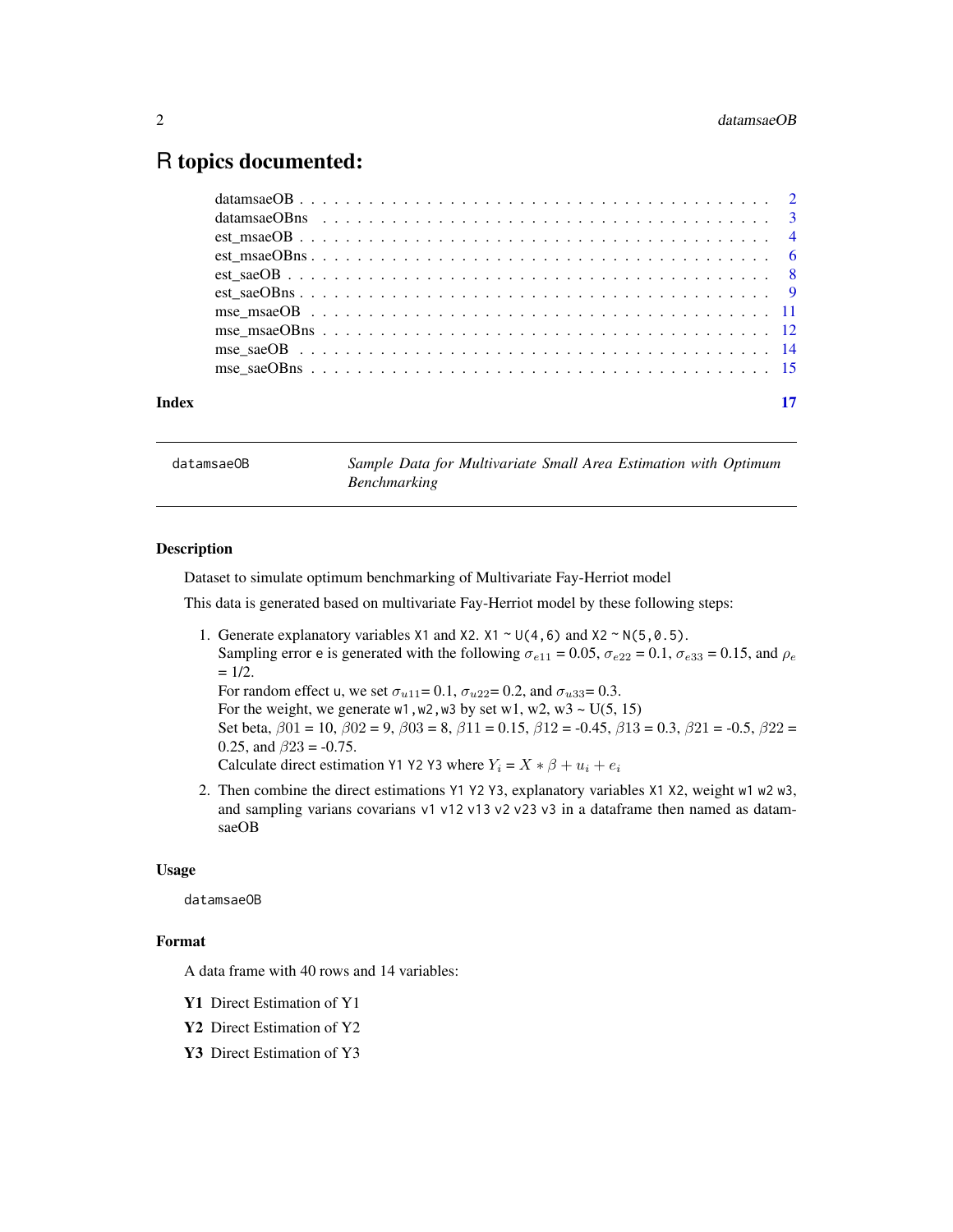#### <span id="page-2-0"></span>datamsaeOBns 3

- X1 Auxiliary variable of X1
- X2 Auxiliary variable of X2
- w1 Known proportion of units in small areas of Y1
- w2 Known proportion of units in small areas of Y2
- w3 Known proportion of units in small areas of Y3
- v1 Sampling Variance of Y1
- v12 Sampling Covariance of Y1 and Y2
- v13 Sampling Covariance of Y1 and Y3
- v2 Sampling Variance of Y2
- v23 Sampling Covariance of Y2 and Y3
- v3 Sampling Variance of Y3

datamsaeOBns *Sample Data for Multivariate Non Sampled Area in Small Area Estimation with Optimum Benchmarking*

#### Description

Dataset to simulate optimum benchmarking of Multivariate non sampled area in Fay-Herriot model

This data is generated based on multivariate Fay-Herriot model by these following steps:

1. Generate explanatory variables  $X1$  and  $X2$ .  $X1 \sim U(4, 6)$  and  $X2 \sim N(5, 0.5)$ . Cluster is generated discrete uniform distribution with  $a = 1$  and  $b = 2$ . Sampling error e is generated with the following  $\sigma_{e11} = 0.05$ ,  $\sigma_{e22} = 0.1$ ,  $\sigma_{e33} = 0.15$ , and  $\rho_e$  $= 1/2.$ For random effect u, we set  $\sigma_{u11} = 0.1$ ,  $\sigma_{u22} = 0.2$ , and  $\sigma_{u33} = 0.3$ . For the weight, we generate w1, w2, w3 by set w1, w2, w3 ~  $U(5, 15)$ Set beta,  $\beta 01 = 10$ ,  $\beta 02 = 9$ ,  $\beta 03 = 8$ ,  $\beta 11 = 0.15$ ,  $\beta 12 = -0.45$ ,  $\beta 13 = 0.3$ ,  $\beta 21 = -0.5$ ,  $\beta 22 =$ 0.25, and  $\beta$ 23 = -0.75.

Calculate direct estimation Y1 Y2 Y3 where  $Y_i = X * \beta + u_i + e_i$ 

2. Then combine the direct estimations Y1 Y2 Y3, explanatory variables X1 X2, weight w1 w2 w3, and sampling varians covarians v1 v12 v13 v2 v23 v3 in a dataframe then named as datamsaeOBns

#### Usage

datamsaeOBns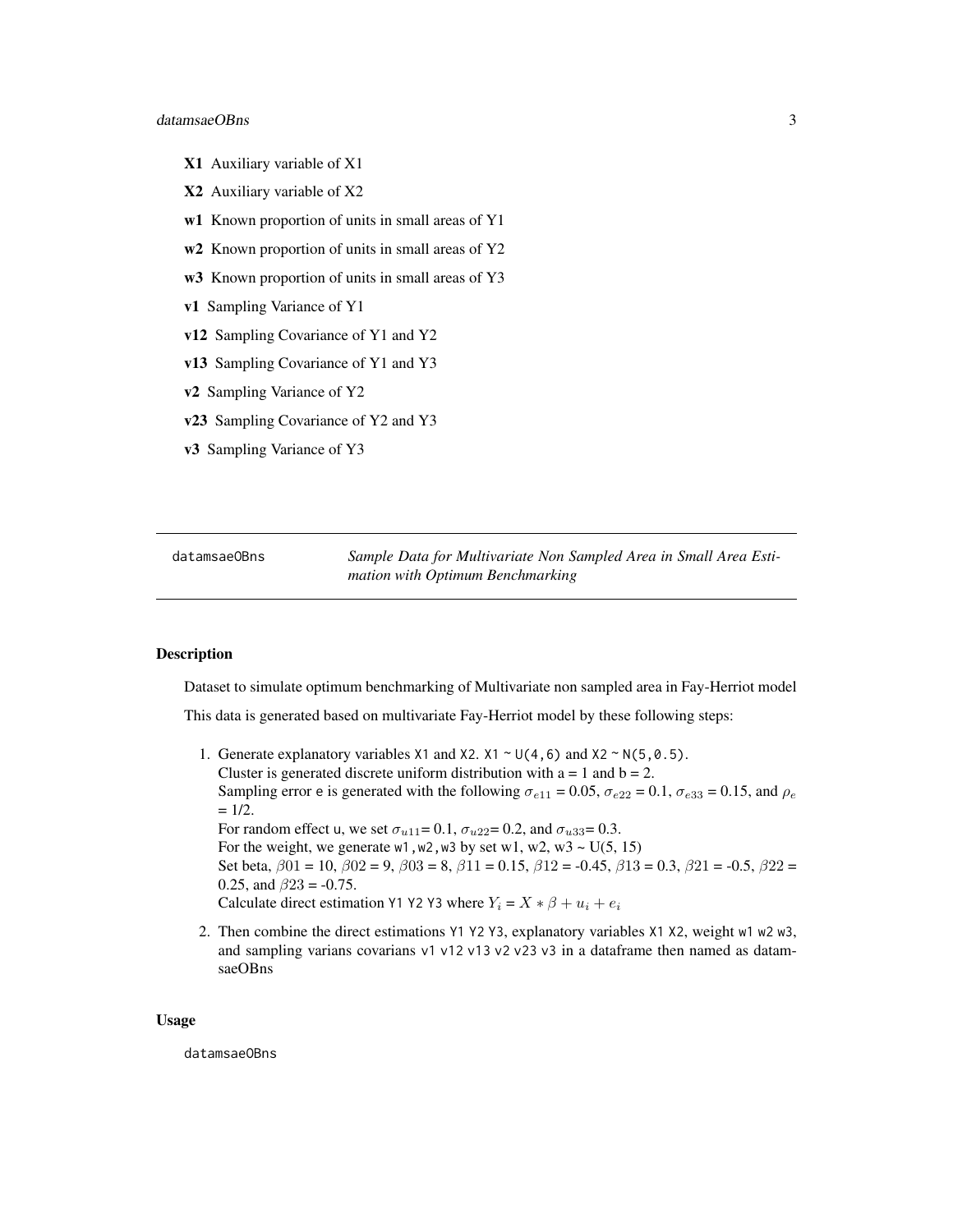#### <span id="page-3-0"></span>Format

A data frame with 40 rows and 17 variables:

- Y1 Direct Estimation of Y1
- Y2 Direct Estimation of Y2
- Y3 Direct Estimation of Y3
- X1 Auxiliary variable of X1
- X2 Auxiliary variable of X2
- w1 Known proportion of units in small areas of Y1
- w<sub>2</sub> Known proportion of units in small areas of Y<sub>2</sub>
- w3 Known proportion of units in small areas of Y3
- v1 Sampling Variance of Y1
- v12 Sampling Covariance of Y1 and Y2
- v13 Sampling Covariance of Y1 and Y3
- v2 Sampling Variance of Y2
- v23 Sampling Covariance of Y2 and Y3
- v3 Sampling Variance of Y3
- c1 Cluster for Y1
- c2 Cluster for Y2
- c3 Cluster for Y3

est\_msaeOB *EBLUPs Optimum Benchmarking based on a Multivariate Fay Herriot (Model 1)*

#### Description

This function gives EBLUPs optimum benchmarking based on multivariate Fay-Herriot (Model 1)

#### Usage

```
est_msaeOB(
  formula,
  vardir,
 weight,
  samevar = FALSE,
 MAXITER = 100,
 PRECISION = 1e-04,
  data
)
```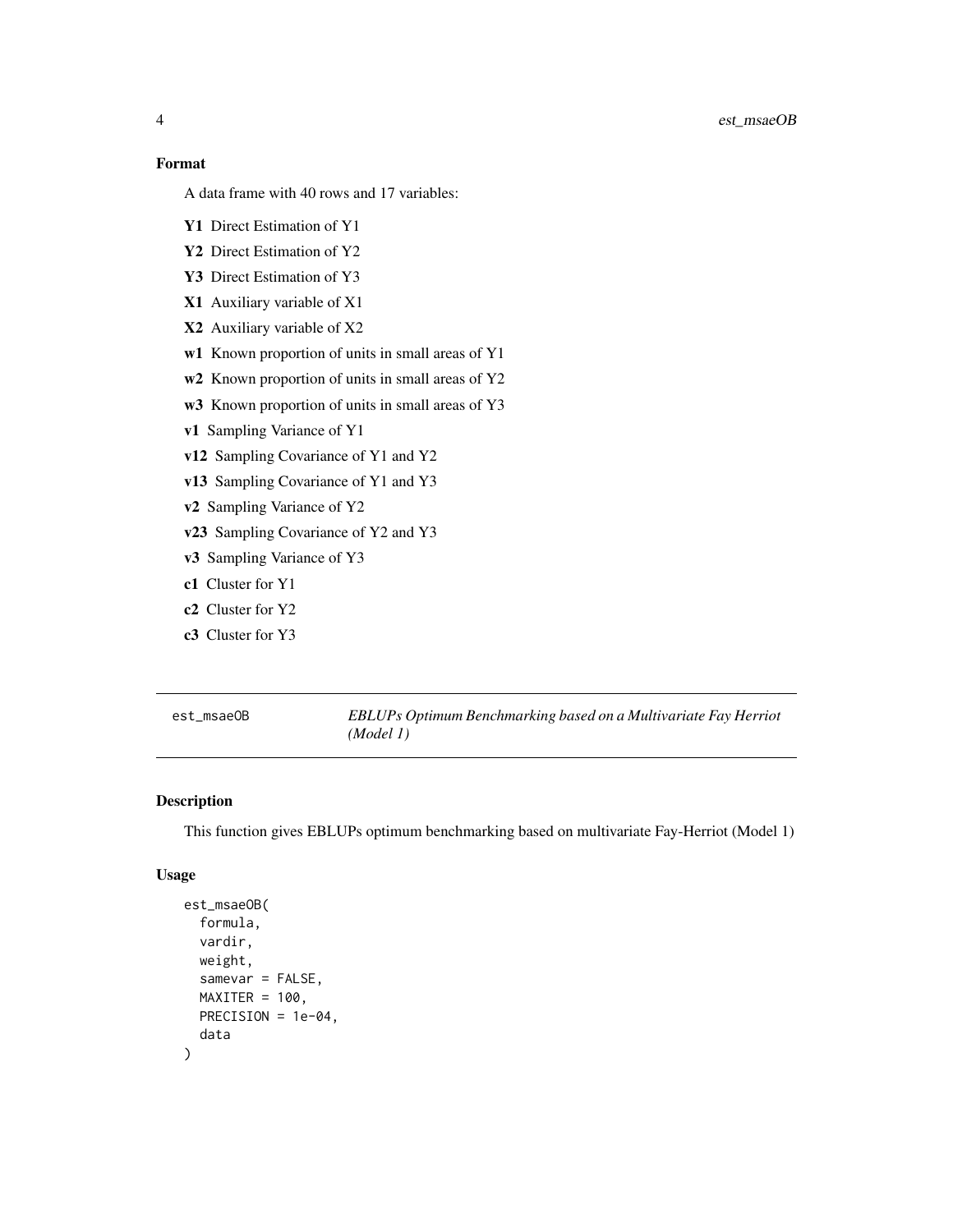#### est\_msaeOB 5

#### **Arguments**

| formula   | an object of class list of formula describe the fitted models                                                  |
|-----------|----------------------------------------------------------------------------------------------------------------|
| vardir    | matrix containing sampling variances of direct estimators. The order is: $var1, cov12, \ldots, cov1r, var2, c$ |
| weight    | matrix containing proportion of units in small areas. The order is: $w1, w2, \ldots, w(r)$                     |
| samevar   | logical. If TRUE, the varians is same. Default is FALSE                                                        |
| MAXITER   | maximum number of iterations for Fisher-scoring. Default is 100                                                |
| PRECISION | coverage tolerance limit for the Fisher Scoring algorithm. Default value is 1e-4                               |
| data      | dataframe containing the variables named in formula, vardir, and weight                                        |

#### Value

This function returns a list with following objects:

eblup a list containing a value of estimators

- est.eblup : a dataframe containing EBLUP estimators
- est.eblupOB : a dataframe containing optimum benchmark estimators

fit a list containing following objects:

- method : fitting method, named "REML"
- convergence : logical value of convergence of Fisher Scoring
- iterations : number of iterations of Fisher Scoring algorithm
- estcoef : a data frame containing estimated model coefficients (beta, std. error, t value, p-value)
- refvar : estimated random effect variance

random.effect a data frame containing values of random effect estimators

agregation a data frame containing agregation of direct, EBLUP, and optimum benchmark estimation

#### Examples

```
## load dataset
data(datamsaeOB)
```
# Compute EBLUP & Optimum Benchmark using auxiliary variables X1 and X2 for each dependent variable

```
## Using parameter 'data'
Fo = list(f1 = Y1 ~ \sim X1 ~ + X2,f2 = Y2 \sim X1 + X2,
          f3 = Y3 \sim X1 + X2vardir = c("v1", "v12", "v13", "v2", "v23", "v3")
weight = c("w1", "w2", "w3")
est_msae = est_msaeOB(Fo, vardir, weight, data = datamsaeOB)
## Without parameter 'data'
```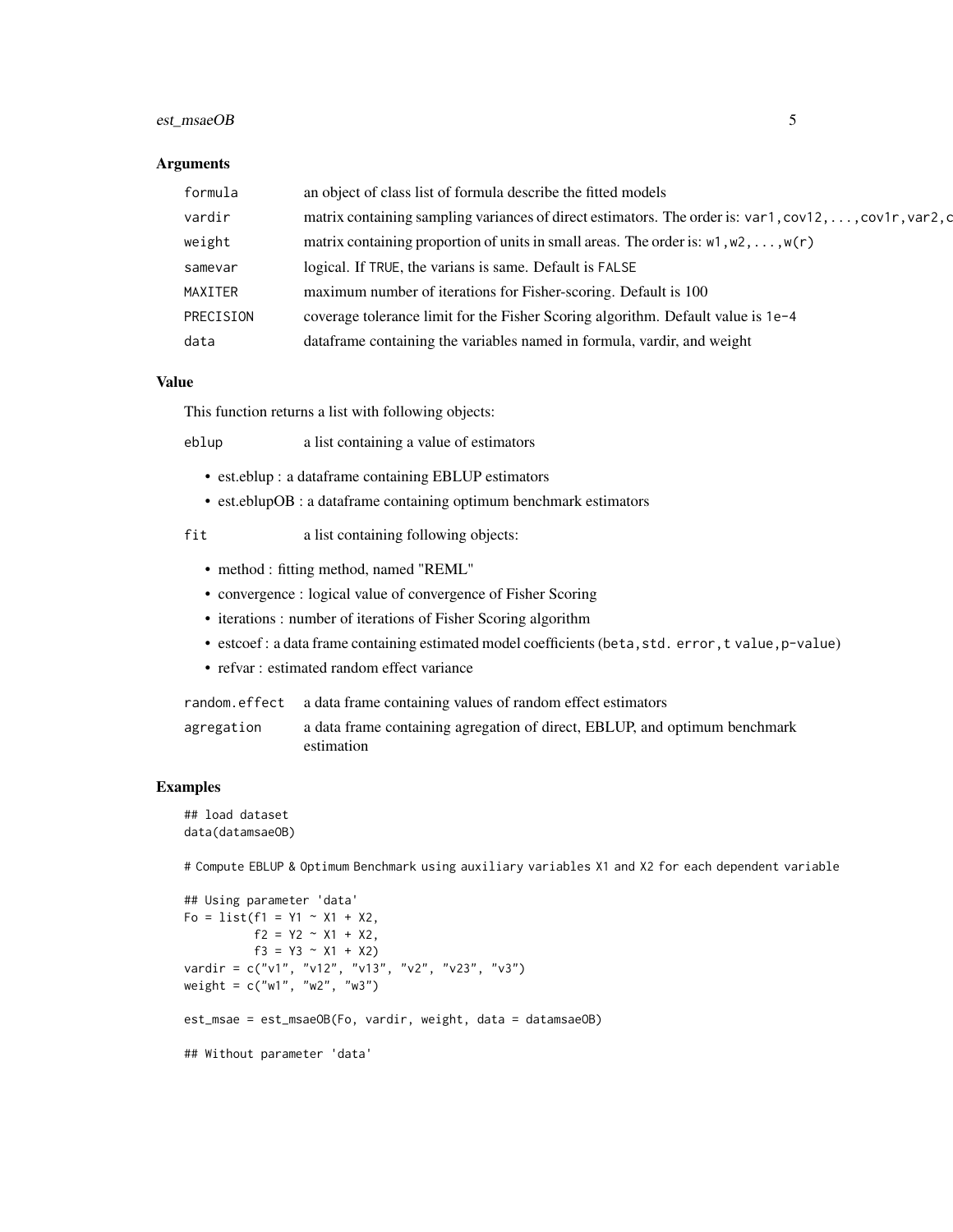```
Fo = list(f1 = datamsaeOB$Y1 ~ datansaeOB$X1 + datamsaeOB$X2,f2 = datamsaeOB$Y2 ~ datamsaeOB$X1 + datamsaeOB$X2,
         f3 = datamsaeOB$Y3 ~ datamsaeOB$X1 + datamsaeOB$X2)
vardir = datamsaeOB[, c("v1", "v12", "v13", "v2", "v23", "v3")]
weight = datamsaeOB[, c("w1", "w2", "w3")est_msae = est_msaeOB(Fo, vardir, weight)
## Return
est_msae$eblup$est.eblupOB # to see the Optimum Benchmark estimators
```
est\_msaeOBns *EBLUPs Optimum Benchmarking for Non Sampled Area based on a Multivariate Fay Herriot (Model 1)*

#### Description

This function gives EBLUPs optimum benchmarking for non sampled area based on multivariate Fay-Herriot (Model 1)

#### Usage

```
est_msaeOBns(
  formula,
 vardir,
 weight,
 cluster,
 samevar = FALSE,
 MAXITER = 100,PRECISION = 1e-04,
  data
)
```
#### Arguments

| formula   | an object of class list of formula describe the fitted models                                          |
|-----------|--------------------------------------------------------------------------------------------------------|
| vardir    | matrix containing sampling variances of direct estimators. The order is: var1, cov12, , cov1r, var2, c |
| weight    | matrix containing proportion of units in small areas. The order is: $w1, w2, \ldots, w(r)$             |
| cluster   | matrix containing cluster of auxiliary variables. The order is: $c1$ , $c2$ , , $c(r)$                 |
| samevar   | logical. If TRUE, the varians is same. Default is FALSE                                                |
| MAXITER   | maximum number of iterations for Fisher-scoring. Default is 100                                        |
| PRECISION | coverage tolerance limit for the Fisher Scoring algorithm. Default value is 1e-4                       |
| data      | data frame containing the variables named in formula, vardir, and weight                               |
|           |                                                                                                        |

<span id="page-5-0"></span>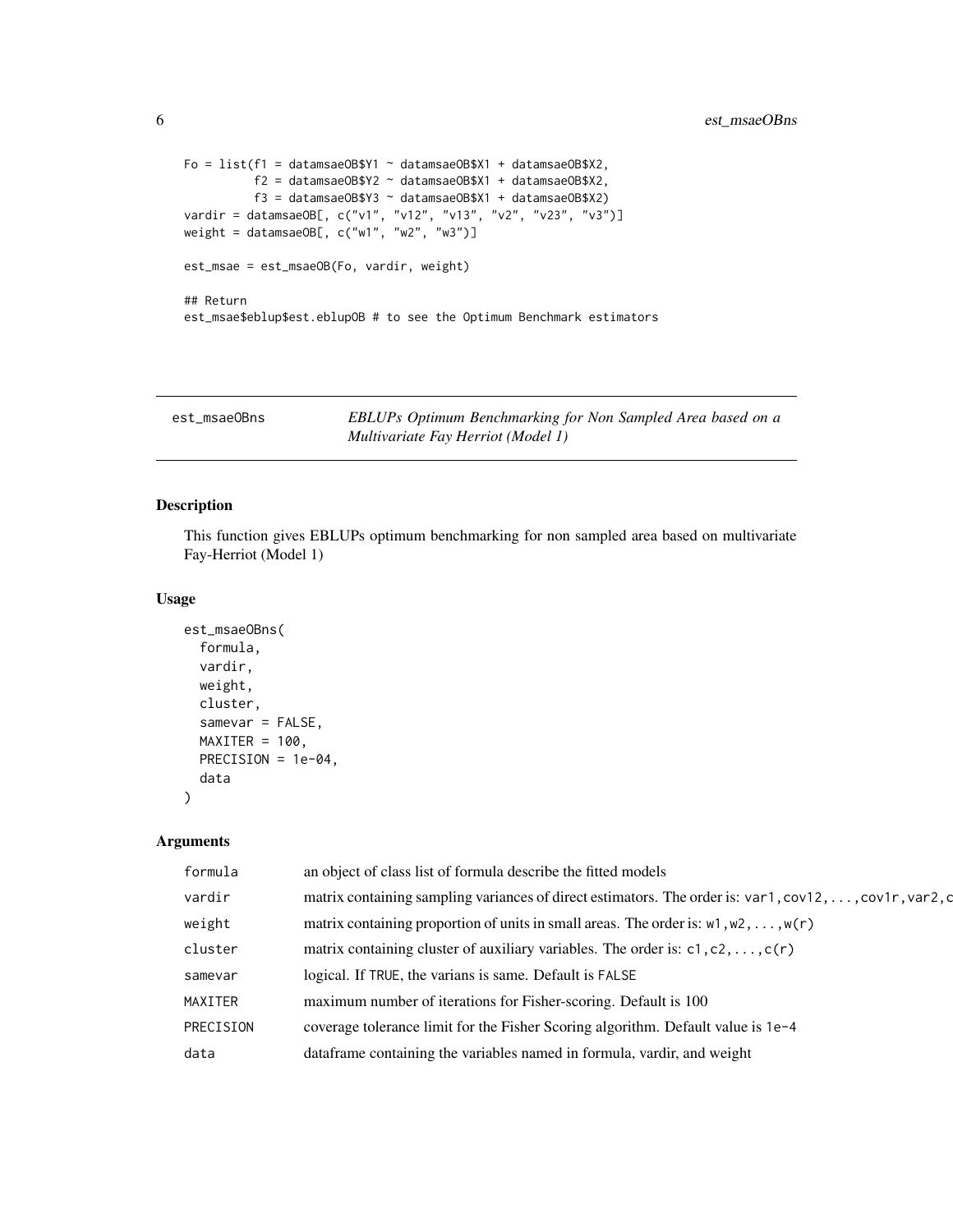#### Value

This function returns a list with following objects:

eblup a list containing a value of estimators

- est.eblup : a dataframe containing EBLUP estimators
- est.eblupOB : a dataframe containing optimum benchmark estimators

fit a list containing following objects:

- method : fitting method, named "REML"
- convergence : logical value of convergence of Fisher Scoring
- iterations : number of iterations of Fisher Scoring algorithm
- estcoef : a data frame containing estimated model coefficients (beta, std. error, t value, p-value)
- refvar : estimated random effect variance

|            | random effect a data frame containing values of random effect estimators                 |
|------------|------------------------------------------------------------------------------------------|
| agregation | a data frame containing agregation of direct, EBLUP, and optimum benchmark<br>estimation |

#### Examples

```
## load dataset
data(datamsaeOBns)
```
# Compute EBLUP & Optimum Benchmark using auxiliary variables X1 and X2 for each dependent variable

```
## Using parameter 'data'
## Not run:
F_0 = list(f1 = Y1 - X1 + X2,f2 = Y2 - X1 + X2,
         f3 = Y3 \sim X1 + X2vardir = c("v1", "v12", "v13", "v2", "v23", "v3")
weight = c("w1", "w2", "w3")
cluster = c("c1", "c2", "c3")est_msae = est_msaeOBns(Fo, vardir, weight, cluster, data = datamsaeOBns)
## Without parameter 'data'
Fo = list(f1 = datamsaeOBns$Y1 ~ datamsaeOBns$X1 + datamsaeOBns$X2,
          f2 = datamsaeOBns$Y2 ~ datamsaeOBns$X1 + datamsaeOBns$X2,
          f3 = datamsaeOBns$Y3 ~ datamsaeOBns$X1 + datamsaeOBns$X2)
vardir = datamsaeOBns[, c("v1", "v12", "v13", "v2", "v23", "v3")]
weight = datamsaeOBns[, c("w1", "w2", "w3")cluster = datamsaeOBns[, c("c1", "c2", "c3")]
est_msae = est_msaeOBns(Fo, vardir, weight, cluster)
## Return
est_msae$eblup$est.eblupOB # to see the Optimum Benchmark estimators
```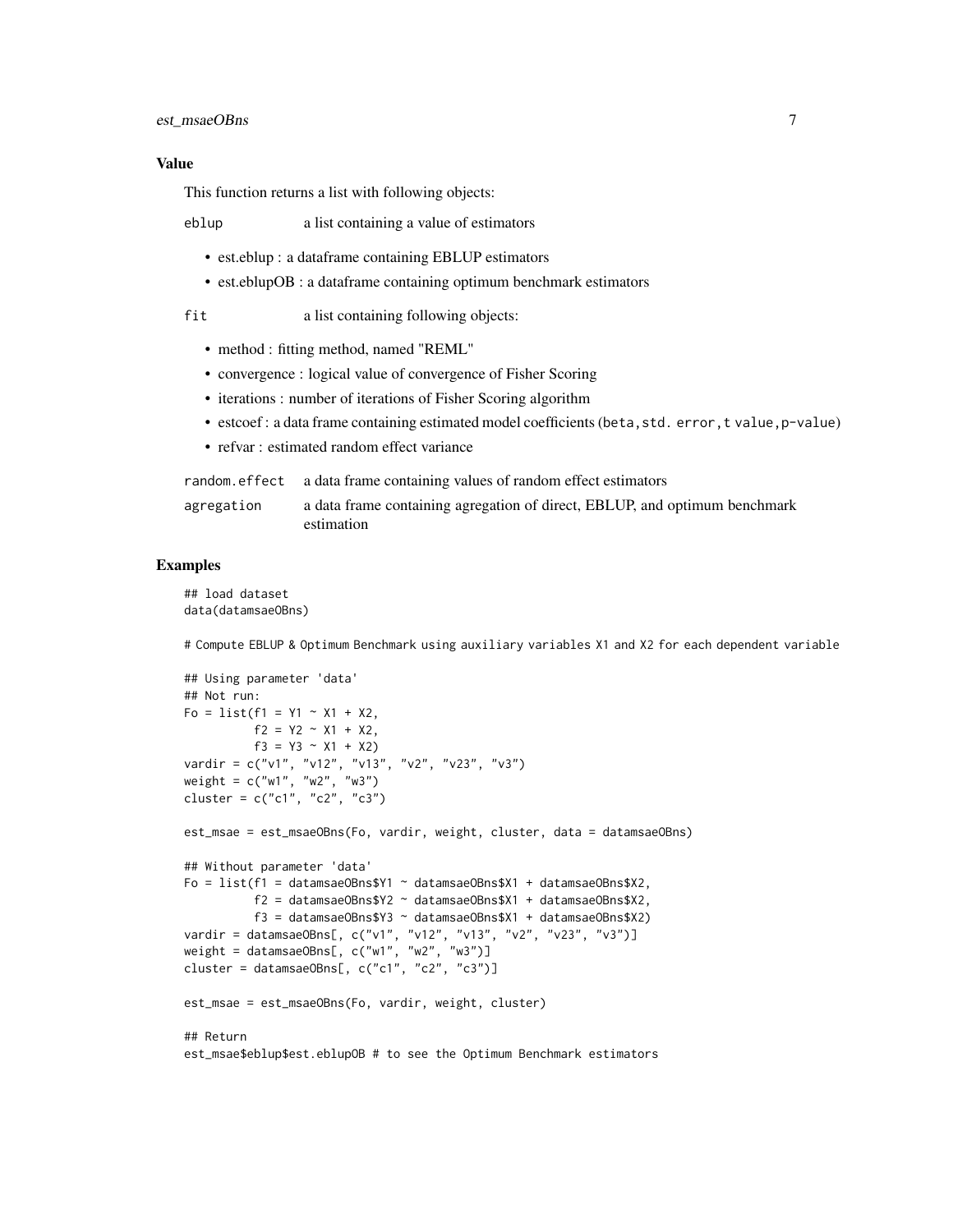```
## End(Not run)
```
est\_saeOB *EBLUPs Optimum Benchmarking based on a Univariate Fay-Herriot (Model 1)*

#### Description

This function gives EBLUPs optimum benchmarking based on univariate Fay-Herriot (model 1)

#### Usage

```
est_saeOB(
  formula,
  vardir,
 weight,
  samevar = FALSE,
 MAXITER = 100,PRECISION = 1e-04,
  data
)
```
#### Arguments

| formula   | an object of class list of formula describe the fitted model                     |
|-----------|----------------------------------------------------------------------------------|
| vardir    | vector containing sampling variances of direct estimators                        |
| weight    | vector containing proportion of units in small areas                             |
| samevar   | logical. If TRUE, the varians is same. Default is FALSE                          |
| MAXITER   | maximum number of iterations for Fisher-scoring. Default is 100                  |
| PRECISION | coverage tolerance limit for the Fisher Scoring algorithm. Default value is 1e-4 |
| data      | data frame containing the variables named in formula, vardir, and weight         |
|           |                                                                                  |

#### Value

This function returns a list with following objects:

eblup a list containing a value of estimators

- est.eblup : a dataframe containing EBLUP estimators
- est.eblupOB : a dataframe containing optimum benchmark estimators

fit a list containing following objects:

- method : fitting method, named "REML"
- convergence : logical value of convergence of Fisher Scoring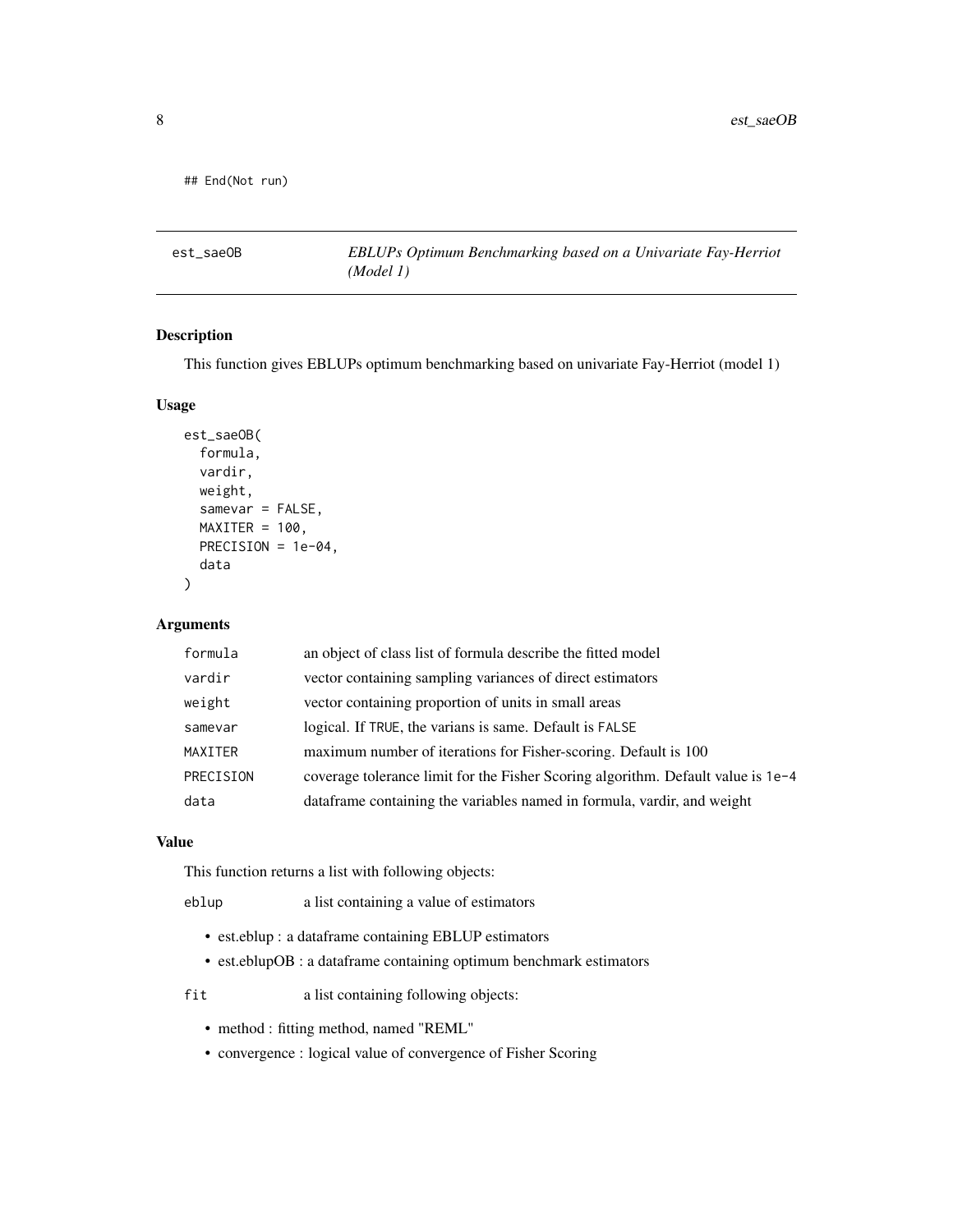#### <span id="page-8-0"></span>est\_saeOBns 9

- iterations : number of iterations of Fisher Scoring algorithm
- estcoef : a data frame containing estimated model coefficients (beta, std. error, t value, p-value)
- refvar : estimated random effect variance

|            | random, effect a data frame containing values of random effect estimators                |
|------------|------------------------------------------------------------------------------------------|
| agregation | a data frame containing agregation of direct, EBLUP, and optimum benchmark<br>estimation |

#### Examples

## load dataset data(datamsaeOB)

# Compute EBLUP & Optimum Benchmark using auxiliary variables X1 and X2 for each dependent variable

```
## Using parameter 'data'
est\_sae = est\_saeOB(Y1 ~ x1 + X2, v1, w1, data = datamsaeOB)
```

```
## Without parameter 'data'
est_sae = est_saeOB(datamsaeOB$Y1 ~ datamsaeOB$X1 + datamsaeOB$X2, datamsaeOB$v1, datamsaeOB$w1)
```

```
## Return
est_sae$eblup$est.eblupOB # to see the Optimum Benchmark estimators
```

| est saeOBns | EBLUPs Optimum Benchmarking for Non Sampled Area based on a |
|-------------|-------------------------------------------------------------|
|             | Univariate Fay-Herriot (Model 1)                            |

#### Description

This function gives EBLUPs optimum benchmarking for non sampled area based on univariate Fay-Herriot (model 1)

#### Usage

```
est_saeOBns(
  formula,
  vardir,
 weight,
  cluster,
  samevar = FALSE,
 MAXITER = 100,
 PRECISION = 1e-04,
  data
)
```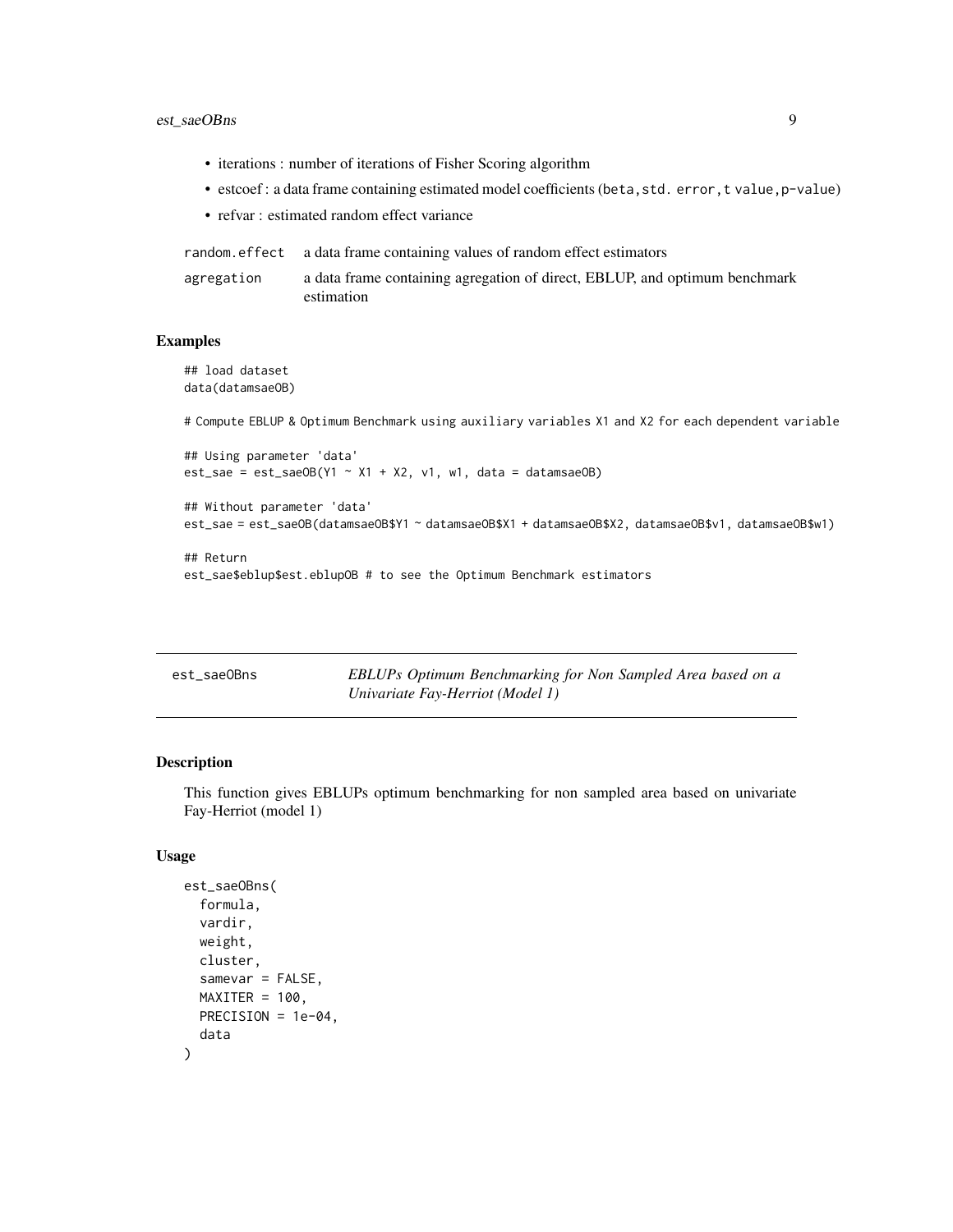#### Arguments

| formula   | an object of class list of formula describe the fitted model                     |
|-----------|----------------------------------------------------------------------------------|
| vardir    | vector containing sampling variances of direct estimators                        |
| weight    | vector containing proportion of units in small areas                             |
| cluster   | vector containing cluster of auxiliary variable                                  |
| samevar   | logical. If TRUE, the varians is same. Default is FALSE                          |
| MAXITER   | maximum number of iterations for Fisher-scoring. Default is 100                  |
| PRECISION | coverage tolerance limit for the Fisher Scoring algorithm. Default value is 1e-4 |
| data      | data frame containing the variables named in formula, vardir, and weight         |

#### Value

This function returns a list with following objects:

eblup a list containing a value of estimators

- est.eblup : a dataframe containing EBLUP estimators
- est.eblupOB : a dataframe containing optimum benchmark estimators

fit a list containing following objects:

- method : fitting method, named "REML"
- convergence : logical value of convergence of Fisher Scoring
- iterations : number of iterations of Fisher Scoring algorithm
- estcoef : a data frame containing estimated model coefficients (beta, std. error, t value, p-value)
- refvar : estimated random effect variance

random.effect a data frame containing values of random effect estimators agregation a data frame containing agregation of direct, EBLUP, and optimum benchmark estimation

#### Examples

```
## load dataset
data(datamsaeOBns)
```
# Compute EBLUP & Optimum Benchmark using auxiliary variables X1 and X2 for each dependent variable

```
## Using parameter 'data'
est\_sae = est\_saeOBns(Y1 ~ x1 + X2, v1, w1, c1, data = datamsaeOBns)
```

```
## Without parameter 'data'
est_sae = est_saeOBns(datamsaeOBns$Y1 ~ datamsaeOBns$X1 + datamsaeOBns$X2,
datamsaeOBns$v1, datamsaeOBns$w1, datamsaeOBns$c1)
```

```
## Return
est_sae$eblup$est.eblupOB # to see the Optimum Benchmark estimators
```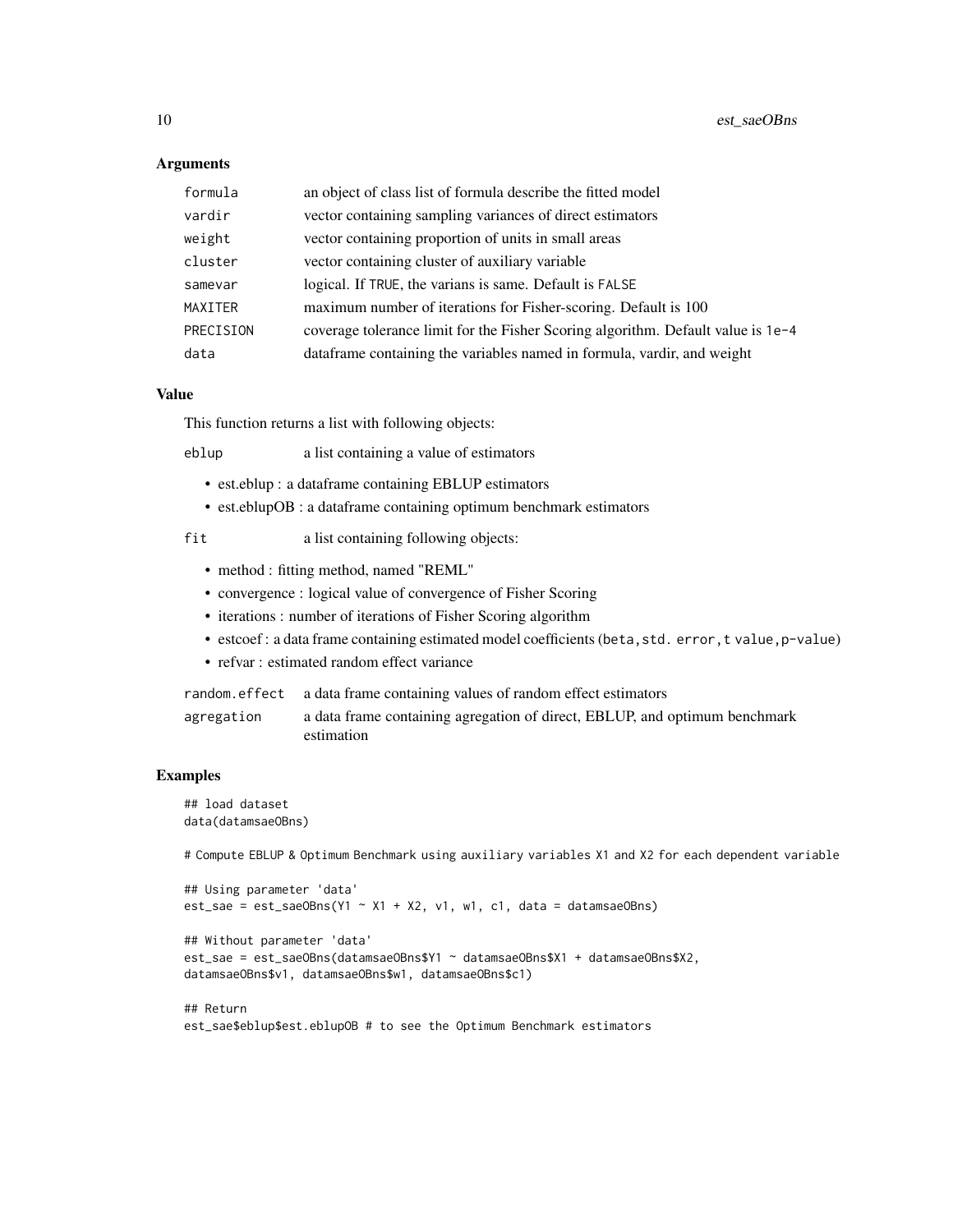<span id="page-10-0"></span>mse\_msaeOB *Parametric Bootstrap Mean Squared Error Estimators of Optimum Benchmarking for Multivariate Small Area Estimation*

#### Description

Calculates the parametric bootstrap mean squared error estimates of optimum benchmarking for multivariate small area estimation

#### Usage

```
mse_msaeOB(
 formula,
 vardir,
 weight,
 samevar = FALSE,
 B = 100,MAXITER = 100,PRECISION = 1e-04,
  data
)
```
#### Arguments

| formula   | an object of class list of formula describe the fitted models                                                        |
|-----------|----------------------------------------------------------------------------------------------------------------------|
| vardir    | matrix containing sampling variances of direct estimators. The order is: $var1$ , $cov12$ , , $cov1r$ , $var2$ , $c$ |
| weight    | matrix containing proportion of units in small areas. The order is: $w1, w2, \ldots, w(r)$                           |
| samevar   | logical. If TRUE, the varians is same. Default is FALSE                                                              |
| B         | number of bootstrap. Default is 1000                                                                                 |
| MAXITER   | maximum number of iterations for Fisher-scoring. Default is 100                                                      |
| PRECISION | coverage tolerance limit for the Fisher Scoring algorithm. Default value is 1e-4                                     |
| data      | data frame containing the variables named in formula, vardir, and weight                                             |
|           |                                                                                                                      |

#### Value

| mse.eblup     | estimated mean squared errors of the EBLUPs for the small domains based on<br>Prasad Rao |
|---------------|------------------------------------------------------------------------------------------|
| pbmse.eblupOB | parametric bootstrap mean squared error estimates of the optimum benchmark               |
| running.time  | time for running function                                                                |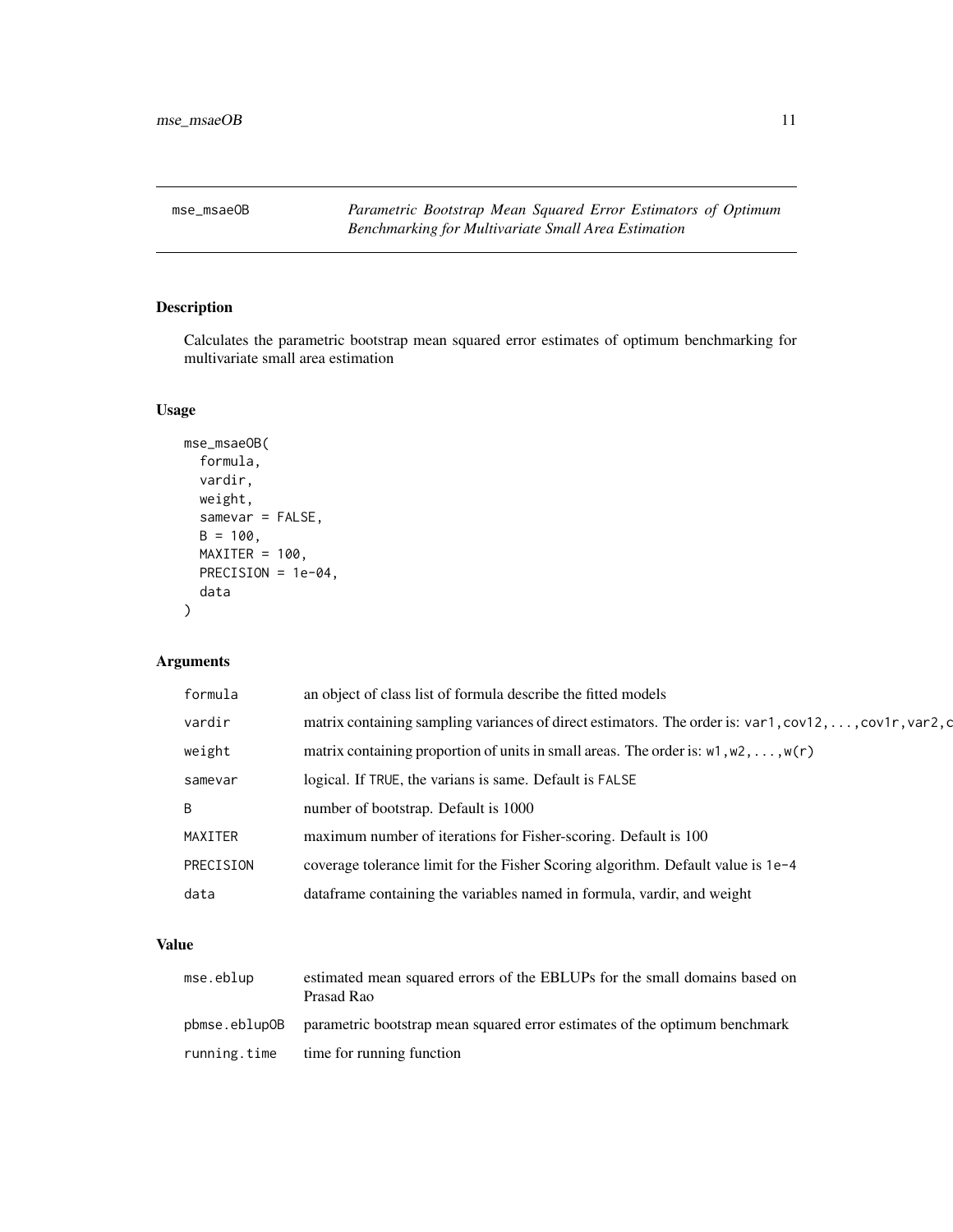#### Examples

```
## load dataset
data(datamsaeOB)
# Compute MSE EBLUP and Optimum Benchmark
# This is the long running example
## Using parameter 'data'
F_0 = list(f1 = Y1 - X1 + X2,f2 = Y2 - X1 + X2,
          f3 = Y3 \sim X1 + X2vardir = c("v1", "v12", "v13", "v2", "v23", "v3")
weight = c("w1", "w2", "w3")
mse_msae = mse_msaeOB(Fo, vardir, weight, data = datamsaeOB)
## Without parameter 'data'
Fo = list(f1 = datamsaeOB$Y1 ~ datamsaeOB$X1 + datamsaeOB$X2,
          f2 = datamsaeOB$Y2 ~ datusaeOB$X1 + datamsaeOB$X2,f3 = datamsaeOB$Y3 ~ datamsaeOB$X1 + datamsaeOB$X2)
vardir = datamsaeOB[, c("v1", "v12", "v13", "v2", "v23", "v3")]
weight = datamsaeOB[, c("w1", "w2", "w3")]
mse_msae = mse_msaeOB(Fo, vardir, weight)
## Return
mse_msae$pbmse.eblupOB # to see the MSE of Optimum Benchmark
```
mse\_msaeOBns *Parametric Bootstrap Mean Squared Error Estimators of Optimum Benchmarking for Multivariate Non Sampled Area in Small Area Estimation*

#### **Description**

Calculates the parametric bootstrap mean squared error estimates of optimum benchmarking for multivariate non sampled area in small area estimation

#### Usage

```
mse_msaeOBns(
  formula,
  vardir,
 weight,
  cluster,
  samevar = FALSE,
 B = 100,
 MAXITER = 100,
```
<span id="page-11-0"></span>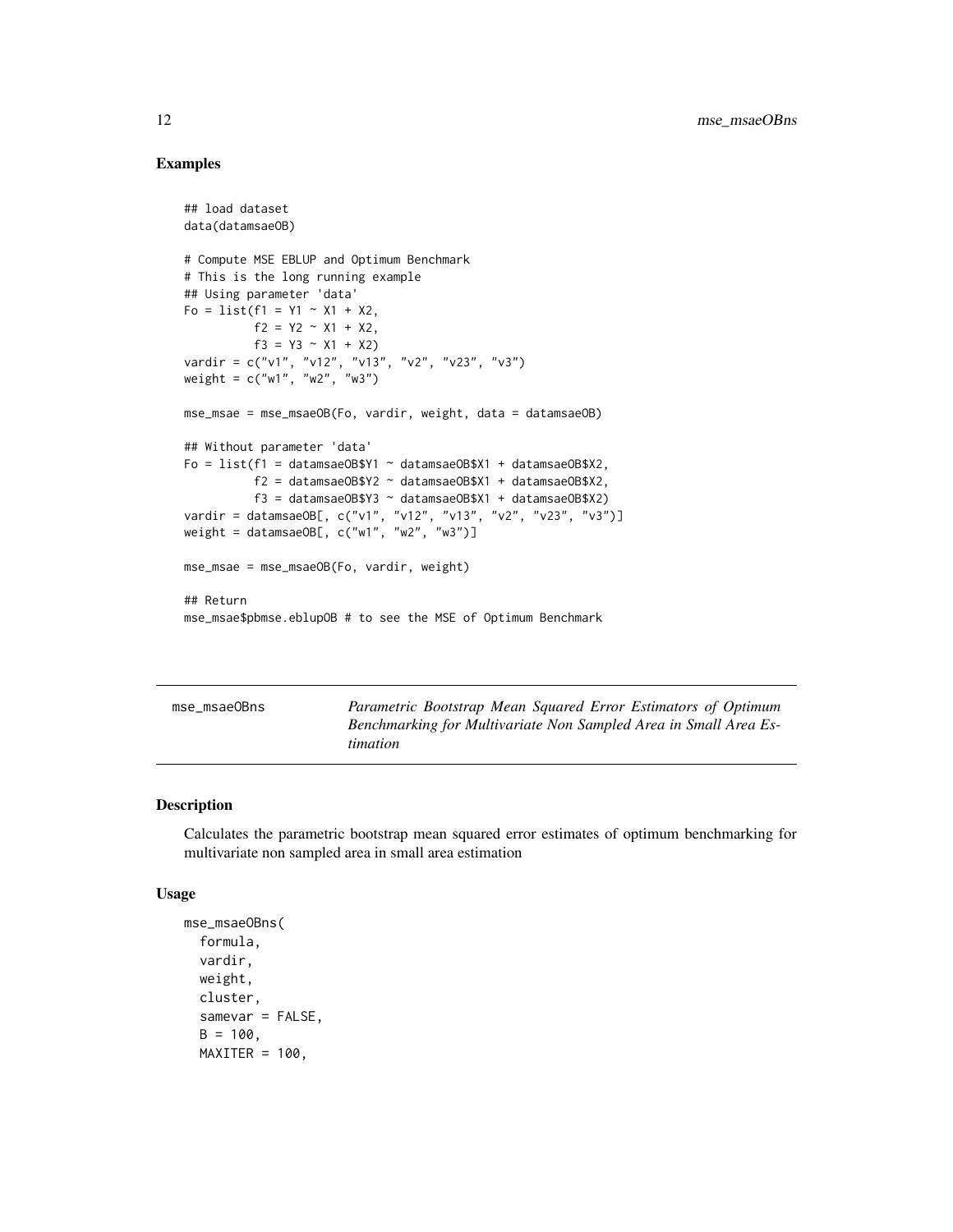```
PRECISION = 1e-04,
data
```
#### Arguments

 $\lambda$ 

| formula   | an object of class list of formula describe the fitted models                                                        |
|-----------|----------------------------------------------------------------------------------------------------------------------|
| vardir    | matrix containing sampling variances of direct estimators. The order is: $var1$ , $cov12$ , , $cov1r$ , $var2$ , $c$ |
| weight    | matrix containing proportion of units in small areas. The order is: $w1, w2, \ldots, w(r)$                           |
| cluster   | matrix containing cluster of auxiliary variables. The order is: $c1$ , $c2$ , , $c(r)$                               |
| samevar   | logical. If TRUE, the varians is same. Default is FALSE                                                              |
| B.        | number of bootstrap. Default is 1000                                                                                 |
| MAXITER   | maximum number of iterations for Fisher-scoring. Default is 100                                                      |
| PRECISION | coverage tolerance limit for the Fisher Scoring algorithm. Default value is 1e-4                                     |
| data      | dataframe containing the variables named in formula, vardir, and weight                                              |
|           |                                                                                                                      |

#### Value

| mse.eblup | estimated mean squared errors of the EBLUPs for the small domains based on<br>Prasad Rao |
|-----------|------------------------------------------------------------------------------------------|
|           | phinse ebout parametric bootstrap mean squared error estimates of the optimum benchmark  |
|           | running time time for running function                                                   |

#### Examples

```
## load dataset
data(datamsaeOBns)
# Compute MSE EBLUP and Optimum Benchmark
# This is the long running example
## Using parameter 'data'
Fo = list(f1 = Y1 ~ \sim X1 ~ + X2,f2 = Y2 - X1 + X2,
          f3 = Y3 \sim X1 + X2vardir = c("v1", "v12", "v13", "v2", "v23", "v3")
weight = c("w1", "w2", "w3")
cluster = c("c1", "c2", "c3")mse_msae = mse_msaeOBns(Fo, vardir, weight, cluster, data = datamsaeOBns)
## Without parameter 'data'
Fo = list(f1 = datamsaeOBnssY1 ~ datamsaeOBnssX1 + datamsaeOBnssX2,f2 = datamsaeOBns$Y2 ~ datamsaeOBns$X1 + datamsaeOBns$X2,
          f3 = datamsaeOBns$Y3 ~ datamsaeOBns$X1 + datamsaeOBns$X2)
vardir = datamsaeOBns[, c("v1", "v12", "v13", "v2", "v23", "v3")]
weight = datamsaeOBns[, c("w1", "w2", "w3")]
cluster = datamsaeOBns[, c("c1", "c2", "c3")]
```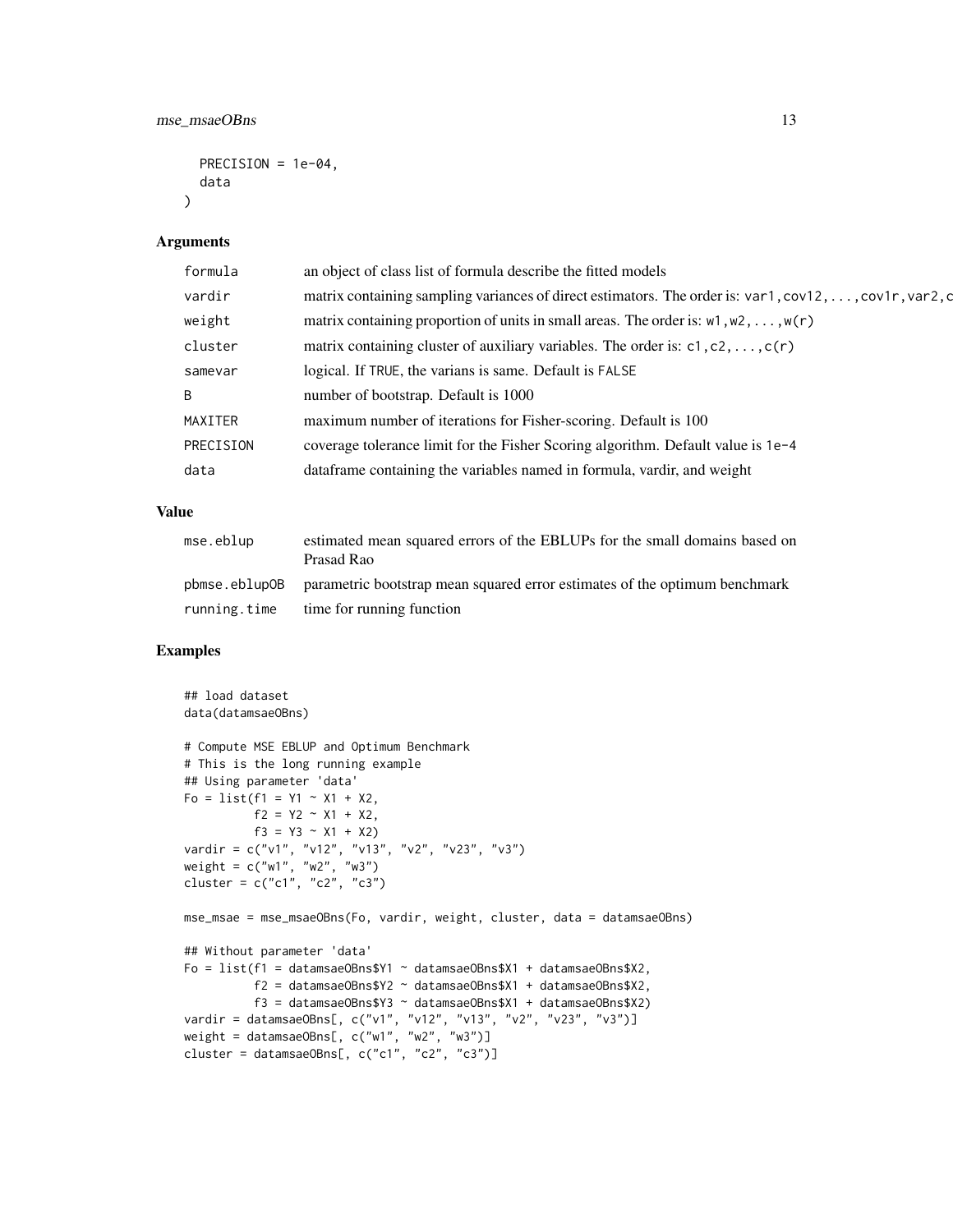```
mse_msae = mse_msaeOBns(Fo, vardir, weight, cluster)
## Return
mse_msae$pbmse.eblupOB # to see the MSE of Optimum Benchmark
```
mse\_saeOB *Parametric Bootstrap Mean Squared Error Estimators of Optimum Benchmarking for Univariate Small Area Estimation*

#### Description

Calculates the parametric bootstrap mean squared error estimates of optimum benchmarking for univariate small area estimation

#### Usage

```
mse_saeOB(
  formula,
  vardir,
 weight,
  samevar = FALSE,
 B = 100,MAXITER = 100,
 PRECISION = 1e-04,
  data
)
```
#### Arguments

| formula   | an object of class list of formula describe the fitted model                     |
|-----------|----------------------------------------------------------------------------------|
| vardir    | vector containing sampling variances of direct estimators                        |
| weight    | vector containing proportion of units in small areas                             |
| samevar   | logical. If TRUE, the varians is same. Default is FALSE                          |
| B         | number of bootstrap. Default is 1000                                             |
| MAXITER   | maximum number of iterations for Fisher-scoring. Default is 100                  |
| PRECISION | coverage tolerance limit for the Fisher Scoring algorithm. Default value is 1e-4 |
| data      | data frame containing the variables named in formula, vardir, and weight         |

#### Value

| mse.eblup     | estimated mean squared errors of the EBLUPs for the small domains based on<br>Prasad Rao |
|---------------|------------------------------------------------------------------------------------------|
| pbmse.eblupOB | parametric bootstrap mean squared error estimates of the optimum benchmark               |
| running.time  | time for running function                                                                |

<span id="page-13-0"></span>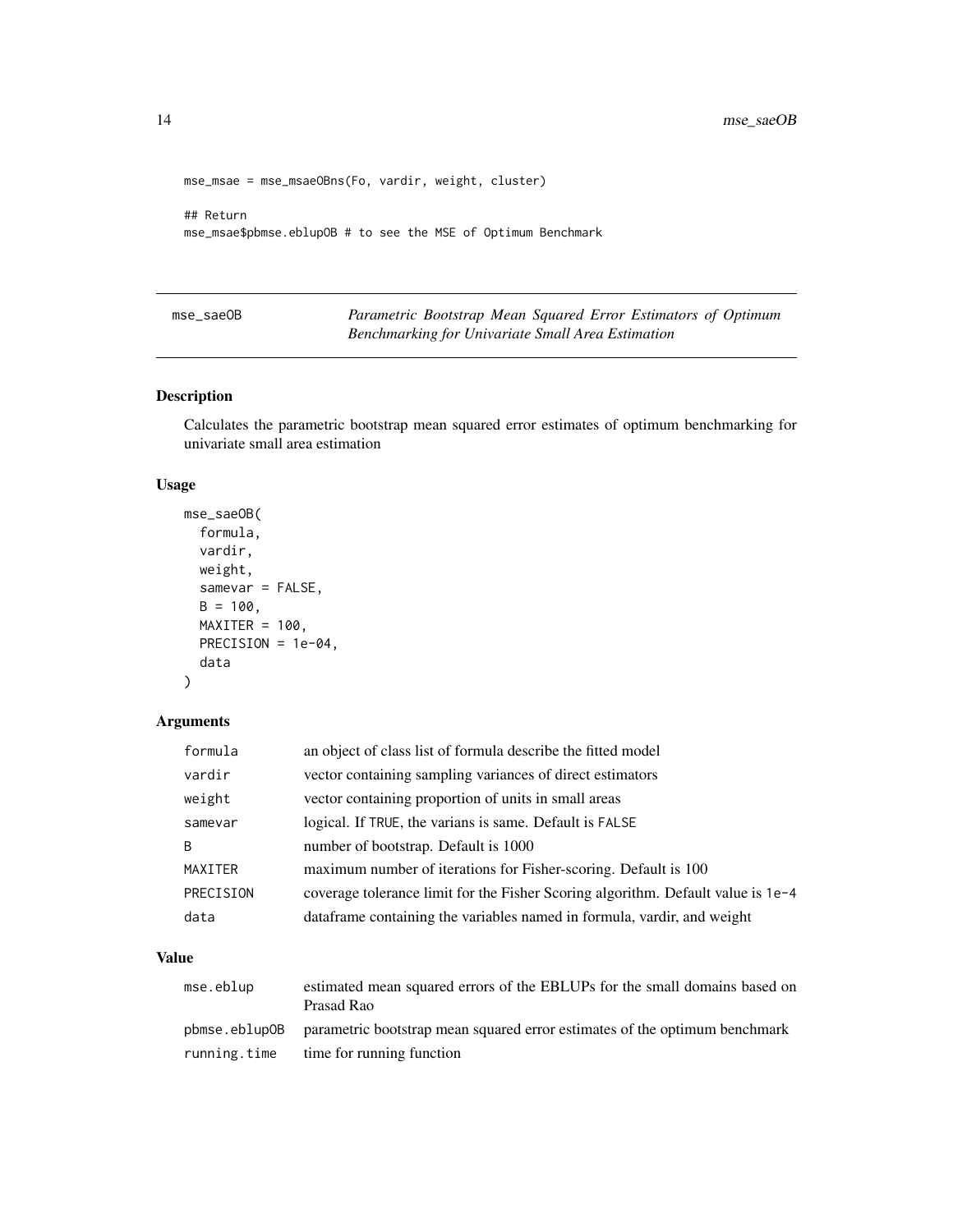#### <span id="page-14-0"></span>mse\_saeOBns 15

#### Examples

```
## load dataset
data(datamsaeOB)
# Compute MSE EBLUP and Optimum Benchmark
## Using parameter 'data'
mse_sae = mse_saeOB(Y1 \sim X1 + X2, V1, W1, data = datamsaeOB)
## Without parameter 'data'
mse_sae = mse_saeOB(datamsaeOB$Y1 ~ datamsaeOB$X1 + datamsaeOB$X2, datamsaeOB$v1, datamsaeOB$w1)
## Return
mse_sae$pbmse.eblupOB # to see the MSE Optimum Benchmark estimators
```

| mse_saeOBns | Parametric Bootstrap Mean Squared Error Estimators of Optimum  |
|-------------|----------------------------------------------------------------|
|             | Benchmarking for Univariate Non Sampled Area in Small Area Es- |
|             | timation                                                       |

#### Description

Calculates the parametric bootstrap mean squared error estimates of optimum benchmarking for univariate non sampled area in small area estimation

#### Usage

```
mse_saeOBns(
  formula,
 vardir,
 weight,
  cluster,
  samevar = FALSE,
 B = 100,MAXITER = 100,PRECISION = 1e-04,
  data
)
```
#### Arguments

| formula | an object of class list of formula describe the fitted model |
|---------|--------------------------------------------------------------|
| vardir  | vector containing sampling variances of direct estimators    |
| weight  | vector containing proportion of units in small areas         |
| cluster | vector containing cluster of auxiliary variable              |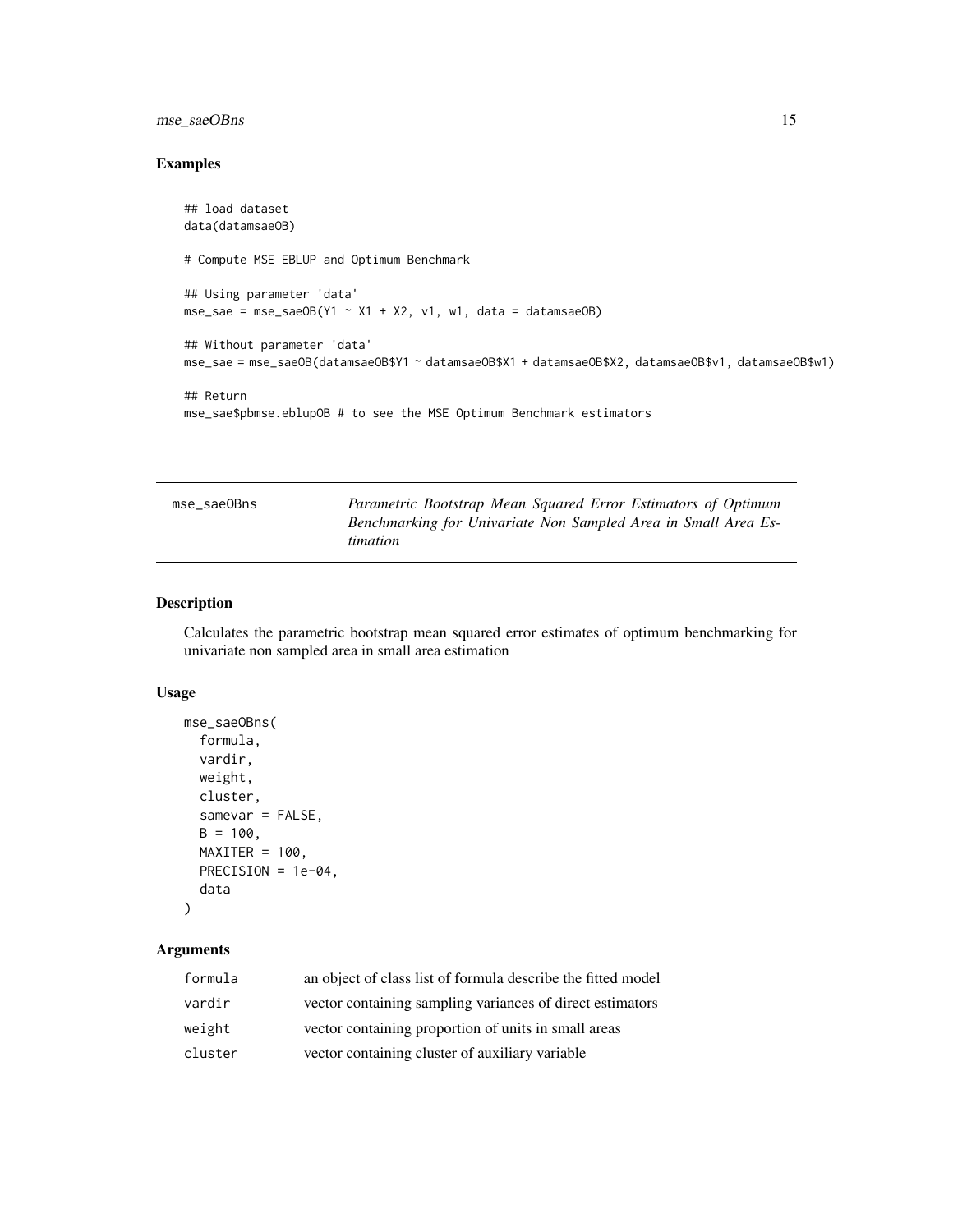| samevar   | logical. If TRUE, the varians is same. Default is FALSE                          |
|-----------|----------------------------------------------------------------------------------|
| B.        | number of bootstrap. Default is 1000                                             |
| MAXITER   | maximum number of iterations for Fisher-scoring. Default is 100                  |
| PRECISION | coverage tolerance limit for the Fisher Scoring algorithm. Default value is 1e-4 |
| data      | data frame containing the variables named in formula, vardir, and weight         |

#### Value

| mse.eblup    | estimated mean squared errors of the EBLUPs for the small domains based on<br>Prasad Rao      |
|--------------|-----------------------------------------------------------------------------------------------|
|              | phinse eboution of parametric bootstrap mean squared error estimates of the optimum benchmark |
| running.time | time for running function                                                                     |

#### Examples

## load dataset data(datamsaeOBns) # Compute MSE EBLUP and Optimum Benchmark ## Using parameter 'data'  $mse\_sae = mse\_saeOBns(Y1 ~ x1 + X2, v1, w1, c1, data = datamsaeOBns)$ ## Without parameter 'data' mse\_sae = mse\_saeOBns(datamsaeOBns\$Y1 ~ datamsaeOBns\$X1 + datamsaeOBns\$X2, datamsaeOBns\$v1, datamsaeOBns\$w1, datamsaeOBns\$c1)

## Return mse\_sae\$pbmse.eblupOB # to see the MSE Optimum Benchmark estimators